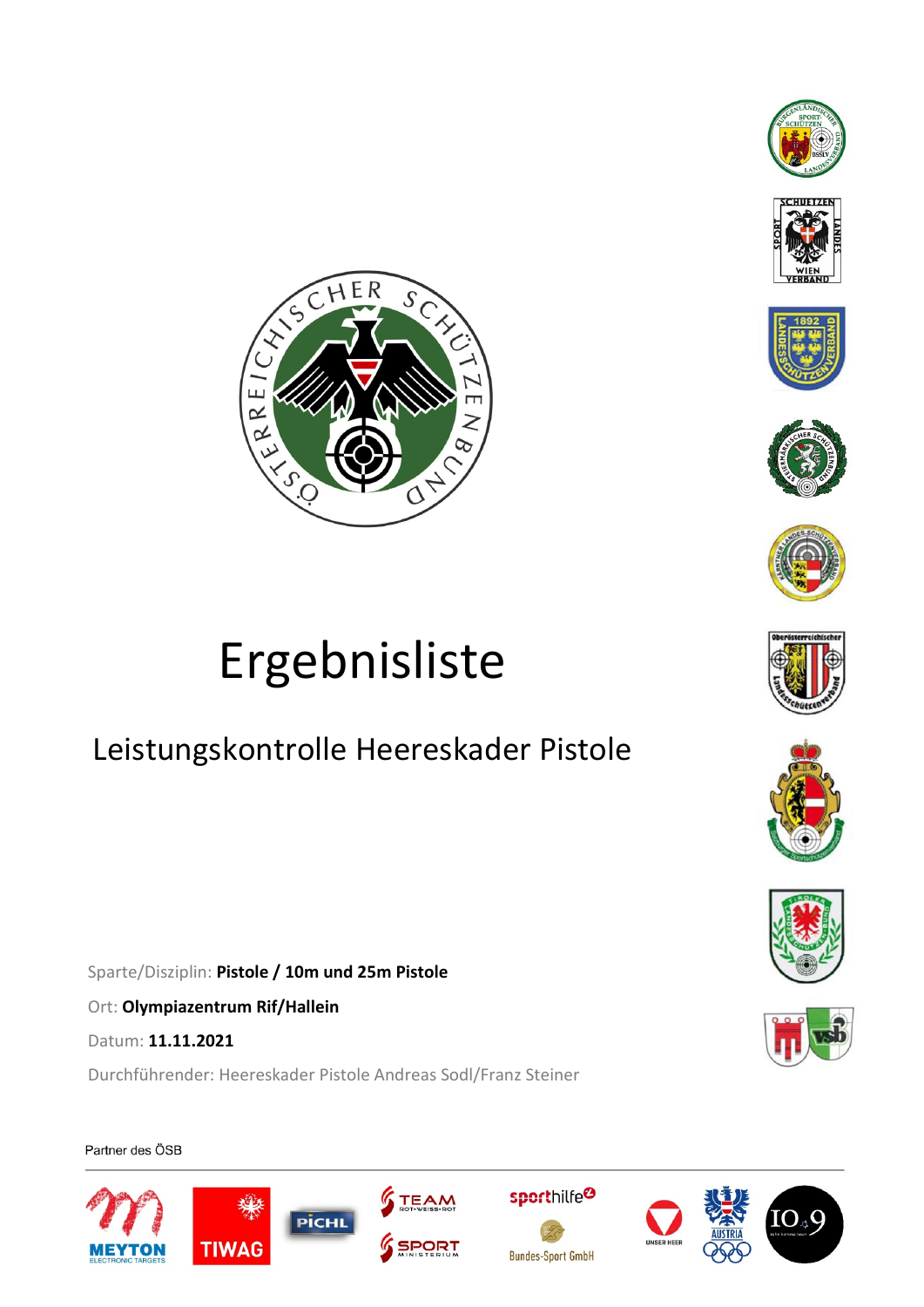

#### **HEERESSPORT ZENTRUM WETTKAMPF LP HALLEIN / RIF 11 NOV 2021**



### **RESULTS 10m AIR PISTOL MEN FINAL**

|                | <b>Records</b> |                      |            |                                            |                                              |                       |                       |                       |                                     |                       |                       |                      |              |         |
|----------------|----------------|----------------------|------------|--------------------------------------------|----------------------------------------------|-----------------------|-----------------------|-----------------------|-------------------------------------|-----------------------|-----------------------|----------------------|--------------|---------|
| <b>WR</b>      |                | 242.3 RIZVI, Shahzar |            |                                            |                                              | <b>IND</b>            |                       | 3 MAR 2018            | WC                                  |                       | Guadalajara (MEX)     |                      |              |         |
|                |                |                      |            |                                            |                                              |                       |                       |                       |                                     |                       |                       |                      |              |         |
| Rank           | <b>Bib No</b>  | Name                 | <b>Nat</b> | 1st Comp.<br><b>Stage</b>                  |                                              |                       |                       |                       | 2nd Competition Stage - Elimination |                       |                       |                      | <b>Total</b> | Remarks |
| $\mathbf{1}$   |                | 1002 KRAL Daniel     | <b>AUT</b> | 48.7<br>10.2<br>10.1<br>9.6<br>9.4<br>9.4  | 99.9<br>9.2<br>10.3<br>10.6<br>10.6<br>10.5  | 120.2<br>9.5<br>10.8  | 141.0<br>10.5<br>10.3 | 162.3<br>10.6<br>10.7 | 183.1<br>10.1<br>10.7               | 202.5<br>9.4<br>10.0  | 223.1<br>10.3<br>10.3 | 242.4<br>10.4<br>8.9 | 242.4        |         |
| $\overline{2}$ |                | 1 STEINER Sylvia     | <b>SBG</b> | 49.9<br>9.7<br>10.1<br>9.4<br>10.5<br>10.2 | 99.7<br>10.1<br>10.7<br>10.3<br>9.1<br>9.6   | 119.1<br>9.6<br>9.8   | 139.2<br>9.3<br>10.8  | 159.8<br>10.8<br>9.8  | 179.1<br>8.7<br>10.6                | 199.7<br>10.5<br>10.1 | 219.5<br>9.8<br>10.0  | 238.5<br>10.3<br>8.7 | 238.5        |         |
| 3              |                | 1003 AUPRICH Andreas | <b>AUT</b> | 48.0<br>8.7<br>10.2<br>10.5<br>9.9<br>8.7  | 98.3<br>10.5<br>10.0<br>9.8<br>9.5<br>10.5   | 117.4<br>9.5<br>9.6   | 136.5<br>10.2<br>8.9  | 155.4<br>9.7<br>9.2   | 175.5<br>10.2<br>9.9                | 195.2<br>9.7<br>10.0  | 214.9<br>10.1<br>9.6  |                      | 214.9        |         |
| $\overline{4}$ |                | 1037 LERCHNER Stefan | <b>AUT</b> | 48.9<br>9.6<br>10.3<br>9.8<br>10.0<br>9.2  | 94.7<br>8.8<br>9.5<br>10.8<br>7.1<br>9.6     | 115.4<br>10.1<br>10.6 | 134.9<br>9.3<br>10.2  | 155.1<br>9.9<br>10.3  | 175.7<br>10.8<br>9.8                | 194.3<br>9.0<br>9.6   |                       |                      | 194.3        |         |
| 5              |                | 1001 SODL Andreas    | <b>AUT</b> | 50.9<br>9.9<br>10.2<br>10.0<br>10.9<br>9.9 | 101.2<br>10.3<br>10.2<br>10.7<br>10.2<br>8.9 | 118.5<br>10.0<br>7.3  | 136.0<br>8.1<br>9.4   | 155.1<br>9.4<br>9.7   | 174.5<br>9.3<br>10.1                |                       |                       |                      | 174.5        |         |
| 6              |                | 357 BÖHM Gerhard     | <b>SBG</b> | 45.3<br>8.9<br>9.7<br>7.7<br>9.1<br>9.9    | 93.7<br>10.2<br>8.5<br>10.7<br>10.0<br>9.0   | 115.1<br>10.5<br>10.9 | 133.0<br>9.5<br>8.4   | 152.4<br>9.0<br>10.4  |                                     |                       |                       |                      | 152.4        |         |
| $\overline{7}$ |                | 1007 PROKSIK Erwin   | <b>AUT</b> | 48.1<br>9.0<br>10.2<br>8.6<br>9.9<br>10.4  | 93.9<br>10.3<br>9.6<br>8.6<br>9.0<br>8.3     | 112.9<br>8.5<br>10.5  | 130.6<br>8.3<br>9.4   |                       |                                     |                       |                       |                      | 130.6        |         |
| 8              |                | 1040 GOSCH Corina    | <b>AUT</b> | 45.1<br>8.9<br>9.0<br>10.5<br>9.1<br>7.6   | 92.1<br>8.4<br>9.7<br>9.7<br>8.8<br>10.4     | 110.0<br>9.1<br>8.8   |                       |                       |                                     |                       |                       |                      | 110.0        |         |
| <b>Lonond</b>  |                |                      |            |                                            |                                              |                       |                       |                       |                                     |                       |                       |                      |              |         |

**Legend<br>Bib No<br>WR Bib No Bib Number Nat Nation WC World Cup World Record**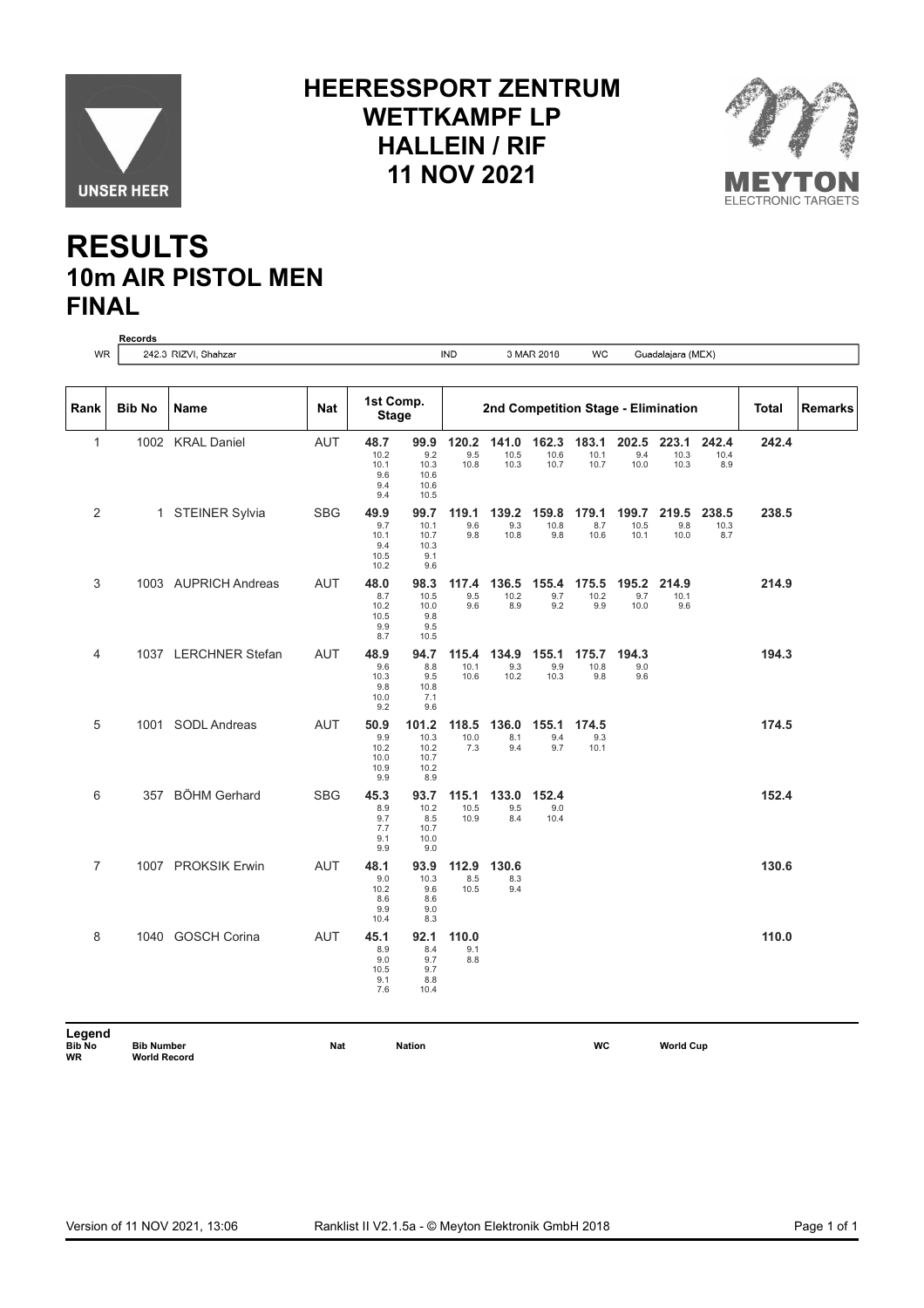

#### **HEERESSPORT ZENTRUM WETTKAMPF LP HALLEIN / RIF 11 NOV 2021**



#### **RESULTS 10m AIR PISTOL MEN QUALIFICATION**

| QWR                     |               | 594 JIN, Jongoh        |            | <b>KOR</b> | 12 APR 2009  |    | WC. |    | Changwon (KOR) |              |                |
|-------------------------|---------------|------------------------|------------|------------|--------------|----|-----|----|----------------|--------------|----------------|
|                         |               |                        |            |            |              |    |     |    |                |              |                |
| Rank                    | <b>Bib No</b> | <b>Name</b>            | <b>Nat</b> |            | $\mathbf{2}$ | 3  | 4   | 5  | 6              | <b>Total</b> | <b>Remarks</b> |
| $\overline{\mathbf{A}}$ | 1             | STEINER Sylvia         | <b>SBG</b> | 93         | 95           | 98 | 97  | 98 | 95             | 576-15x      |                |
| 2                       | 1003          | <b>AUPRICH Andreas</b> | <b>AUT</b> | 97         | 96           | 91 | 96  | 95 | 97             | 572-20x      |                |
| 3                       | 1002          | <b>KRAL Daniel</b>     | <b>AUT</b> | 97         | 95           | 96 | 92  | 93 | 94             | 567-11x      |                |
| 4                       | 1037          | <b>LERCHNER Stefan</b> | <b>AUT</b> | 95         | 90           | 92 | 91  | 91 | 91             | $550 - 9x$   |                |
| 5                       |               | 1040 GOSCH Corina      | <b>AUT</b> | 96         | 92           | 91 | 89  | 90 | 91             | 549-10x      |                |
| 6                       | 1007          | <b>PROKSIK Erwin</b>   | <b>AUT</b> | 92         | 93           | 85 | 90  | 89 | 94             | $543 - 5x$   |                |
| $\overline{7}$          | 357           | <b>BÖHM Gerhard</b>    | <b>SBG</b> | 91         | 95           | 93 | 90  | 82 | 90             | $541 - 9x$   |                |

**Legend<br>Bib No<br>WC** 

Summary Number of athletes on this list: 7; Total number of athletes: 0

**Bib Number**<br>World Cup

**Bib Nation Bib Nation Bib Number OWR** Qualification World Record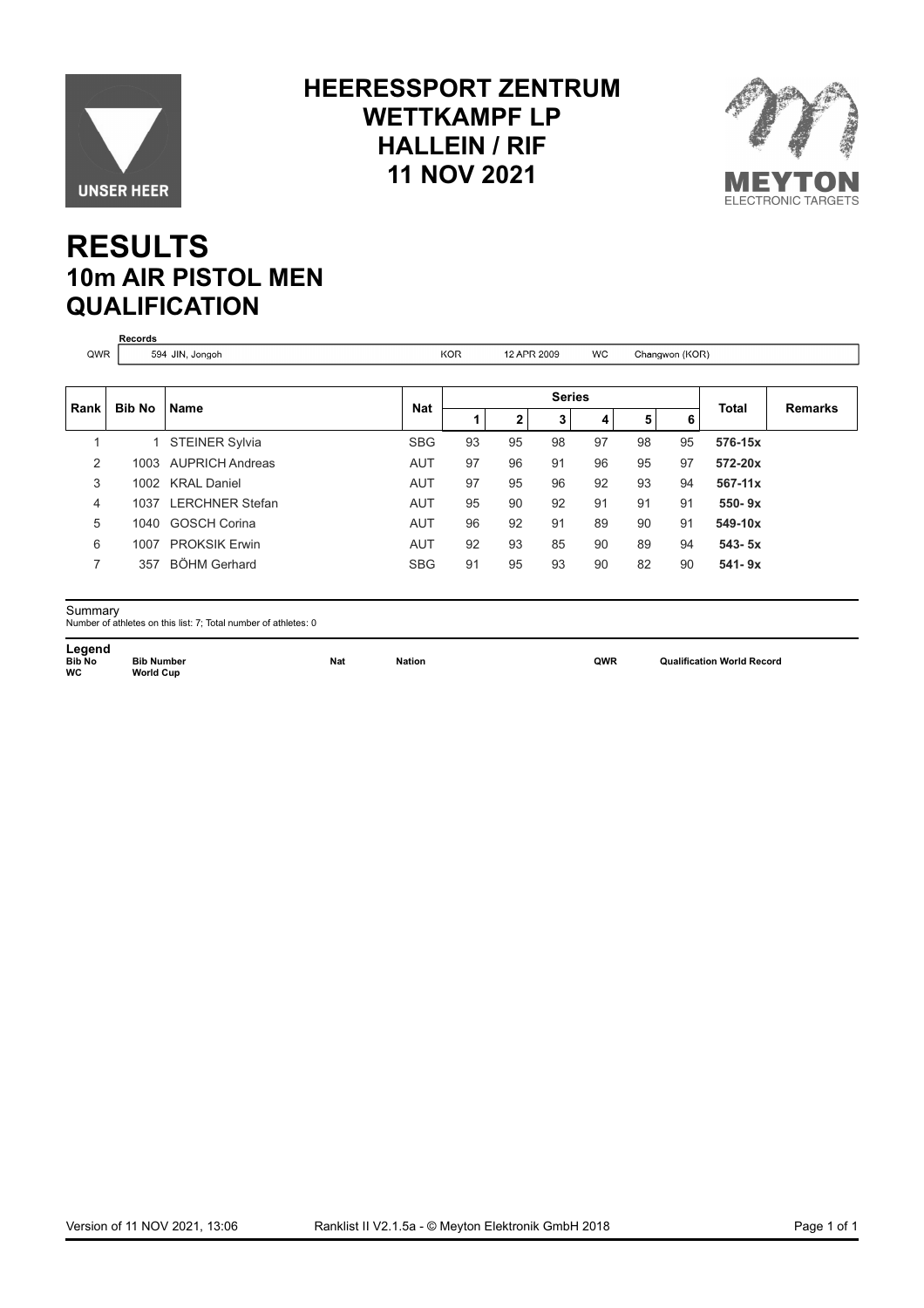

#### **HEERESSPORT - ZENTRUM WETTKAMPF SPORTPISTOLE HALLEIN / RIF 11 NOV 2021**



#### **RESULTS 25m PISTOL WOMEN FINAL**

|           | Records       |                        |            |                 |        |                     |                     |                  |            |         |                                     |    |                 |
|-----------|---------------|------------------------|------------|-----------------|--------|---------------------|---------------------|------------------|------------|---------|-------------------------------------|----|-----------------|
| <b>WR</b> |               | 39 KORAKAKI, Anna      |            |                 |        | <b>GRE</b>          |                     | 7 OCT 2016       | <b>WCF</b> |         | Bologna (ITA)                       |    |                 |
|           |               |                        |            |                 |        |                     |                     |                  |            |         |                                     |    |                 |
| Rank      | <b>Bib No</b> | l Name                 | <b>Nat</b> | 1st Comp. Stage |        |                     |                     |                  |            |         | 2nd Competition Stage - Elimination |    | Total   Remarks |
| 1         |               | 1 STEINER Sylvia       | <b>SBG</b> | 4<br>4          | 7<br>3 | 10<br>3             | 13<br>3             | 16<br>3          | 20<br>4    | 24<br>4 | 28<br>4                             | 28 |                 |
| 2         |               | 1007 PROKSIK Erwin     | <b>AUT</b> | 3<br>3          | 6<br>3 | 8<br>$\overline{2}$ | 11<br>3             | 16<br>5          | 17         | 20<br>3 |                                     |    | 20 SO           |
| 3         |               | 1040 GOSCH Corina      | <b>AUT</b> | 3<br>3          | 6<br>3 | 8<br>$\overline{2}$ | 11<br>3             | 12<br>-1         | 16<br>4    | 20<br>4 |                                     | 20 | <b>SO</b>       |
| 4         |               | 1002 KRAL Daniel       | <b>AUT</b> | 3<br>3          | 5<br>2 | 7<br>$\overline{2}$ | 9<br>$\overline{2}$ | 9<br>$\mathbf 0$ |            |         |                                     | 9  |                 |
| 5         | 1037          | <b>LERCHNER Stefan</b> | AUT        | 0               | 0<br>0 | 1<br>$\overline{1}$ | 4<br>3              |                  |            |         |                                     | 4  |                 |

#### **Note**

Please note that there are records equally achieved by several athletes and only the first to set the record is shown. Refer to the Records list on ISSF website: www.issf-sports.org

Legend<br>**Bib No**<br>Nat<br>WR **Bib No Bib Number ECH European Championchips EWR Equaled World Record Nat Nation SO Athlete or team eliminated by Shoot-off for tWCF World Cup Final Nation<br>World Record** 

Version of 12 NOV 2021, 10:53 Ranklist II V2.1.5a - © Meyton Elektronik GmbH 2018 Page 1 of 1



Universitäts- und Landessportzentrum Salzburg